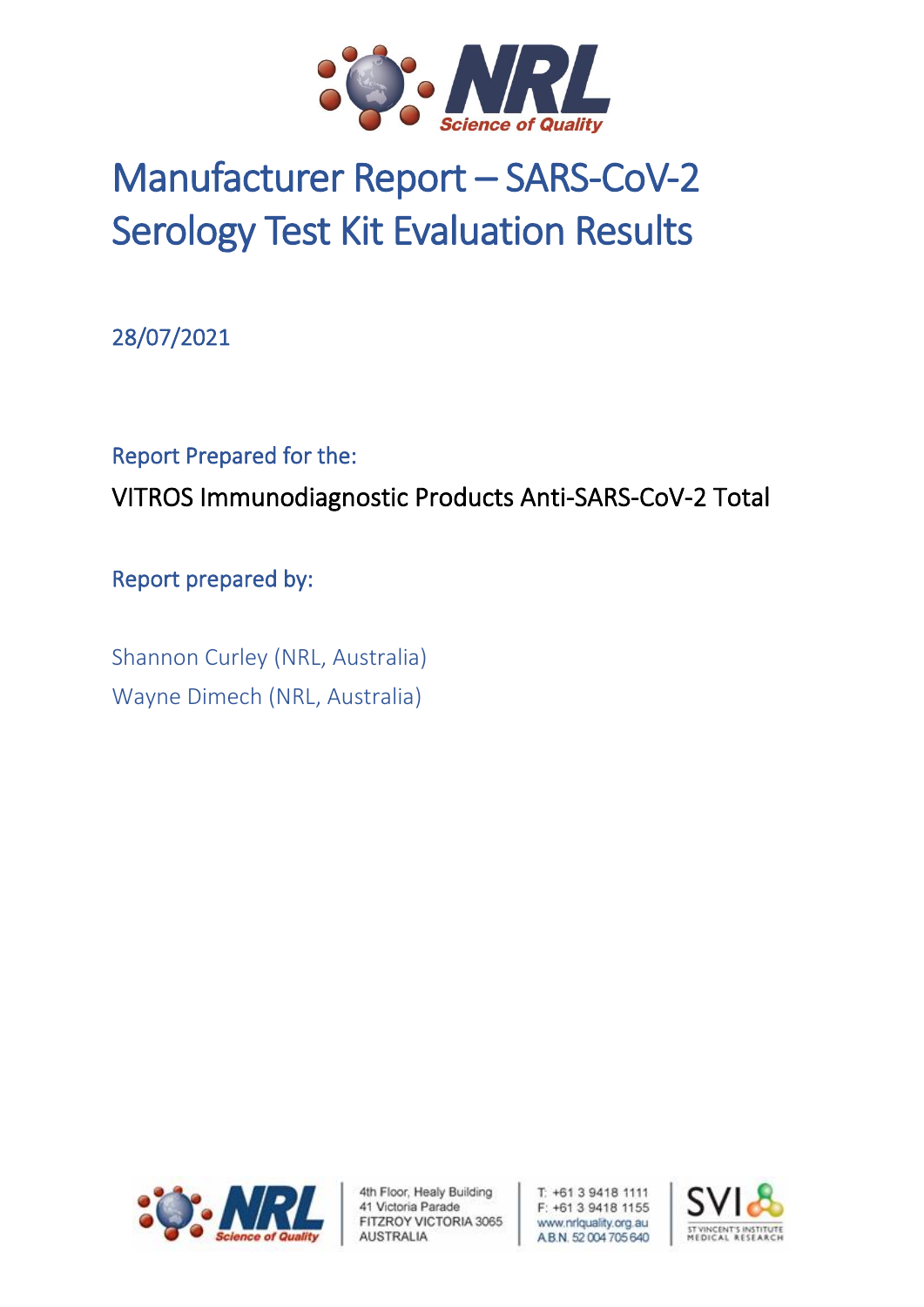

| <b>Contents</b> |
|-----------------|
|-----------------|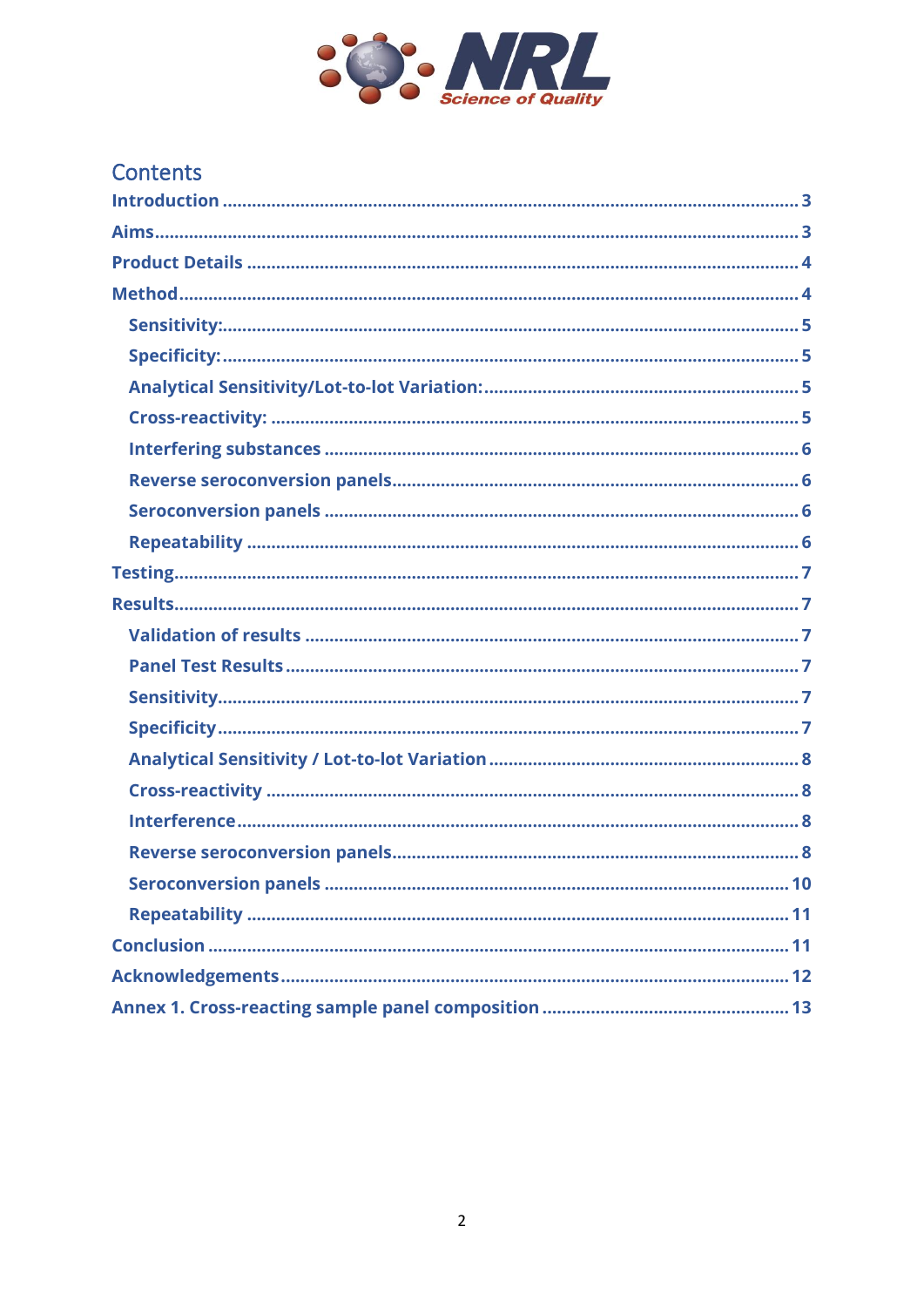

## <span id="page-2-0"></span>Introduction

In November 2019, a novel acute respiratory disease (COVID-19) caused by a new coronavirus (SARS-CoV-2) was first recognized. Since this time, a major global pandemic has ensued, causing significant mortality and morbidity and economic disruption. Due to the high level of concern regarding the spread of SARS-CoV-2 infection, regulators in many countries removed their usual strict regulatory requirement that *In-vitro* diagnostic device (IVD) manufacturers demonstrate evidence of adequate performance, safety and quality. Most, if not all regulators allowed use of IVDs under emergency use conditions requiring limited pre-market evidence of performance. Within six months, more than 700 IVDs used for the diagnosis of SARS-CoV-2 infection were available on the market. In parallel, studies were performed assessing the performance of these IVDs. Many studies were poorly structured, had inappropriate interpretation of test results and assessed small numbers of test kits in each study. Until recently, few findings were published in peer-reviewed journals.

Due to the seriousness of the situation, the National Serology Reference Laboratory, Australia (NRL), a WHO Collaborating Center and authorized WHO IVD Prequalification Evaluation Laboratory, established an evaluation protocol for serology tests for SARS-CoV-2. The protocol was designed to assess the performance characteristics of the IVDs using a large and diverse set of carefully selected samples. The samples were acquired in sufficient volume to conduct head-to-head evaluations of large numbers of test kits.

### <span id="page-2-1"></span>Aims

The primary aims of this study are to:

- Produce statistically significant and scientifically robust assessment of the performance of test kits in different formats, designed to detect antibodies to SARS-CoV-2;
- Compare performance data from a range of commercially available IVDs by testing the same panel of samples;
- Create a database of IVD performance results to inform the selection of test kits used for screening, confirmation, and possibly, diagnosis of SARS-CoV-2 infection;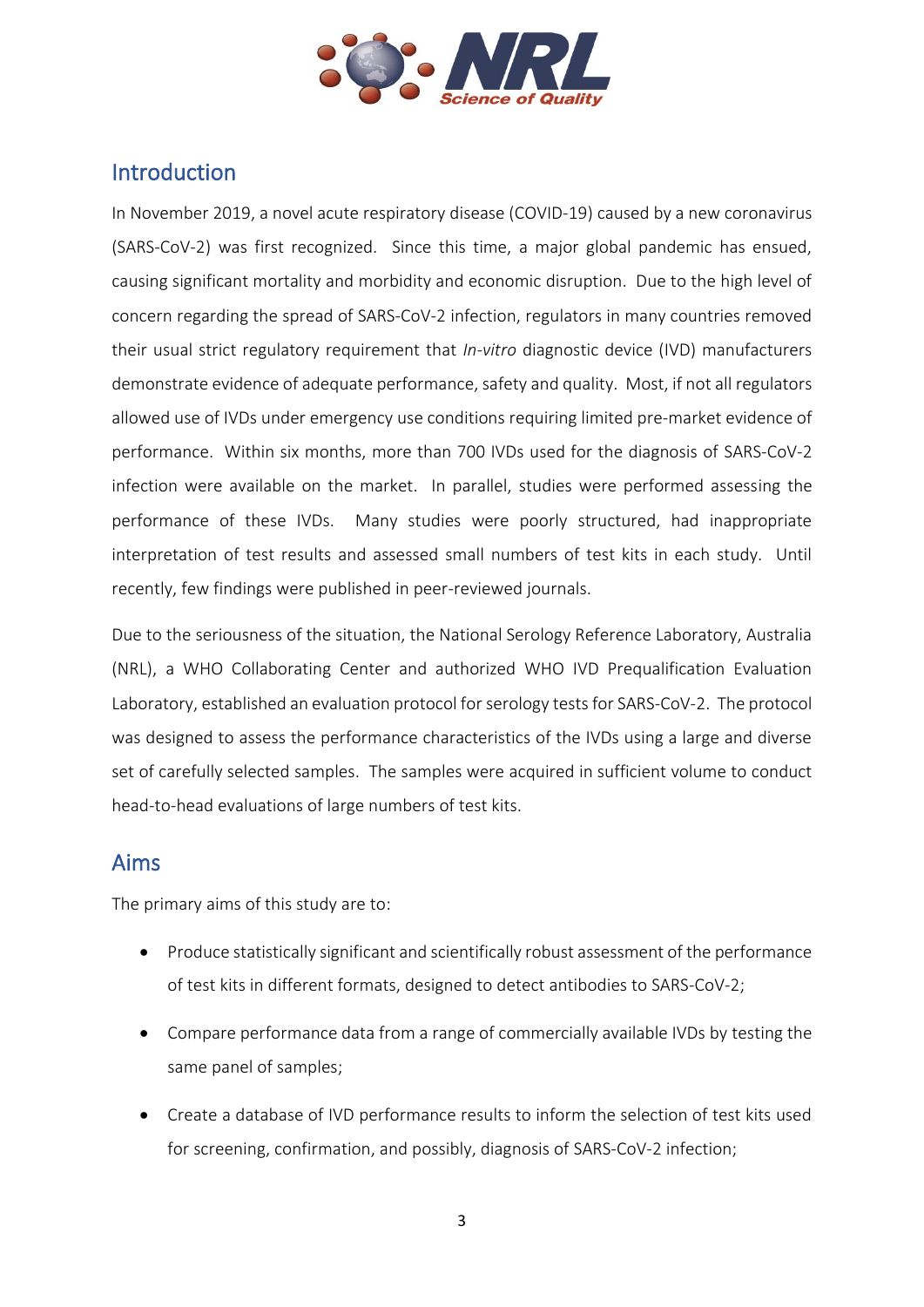

• Collect testing data that may allow for the assessment of analytes such as IgA and IgM, which do not have reference or "gold standard" methods available.

This report summarizes the analysis of results when testing the performance panel using the IVD detailed below.

## <span id="page-3-0"></span>Product Details

| Name of Test Kit               | VITROS Immunodiagnostic Products Anti-SARS-CoV-2 Total |
|--------------------------------|--------------------------------------------------------|
| <b>Product Number</b>          | 619 9922                                               |
| <b>Name of Manufacturer</b>    | Ortho-Clinical Diagnostics, Inc.                       |
| <b>Test Kit Type</b>           | ChLIA                                                  |
| <b>Antibody Class Detected</b> | Total Antibody (including IgM/ IgG/ IgA)               |
| <b>Assay IFU Version</b>       | GEM1293 US EN (Version 3.2)                            |
| <b>Reagent Lots Evaluated</b>  | 330 & 351                                              |

## <span id="page-3-1"></span>Method

A detailed description of the method was published and distributed to participating manufacturers prior to the study. In brief, the protocol assesses the performance of tests according to several key criteria summarized below.

- Sensitivity
- Specificity
- Analytical Sensitivity
- Lot-to-lot Variation
- Seroconversion
- Cross-reactivity
- Interference
- Repeatability (Semi / Quantitative assays only)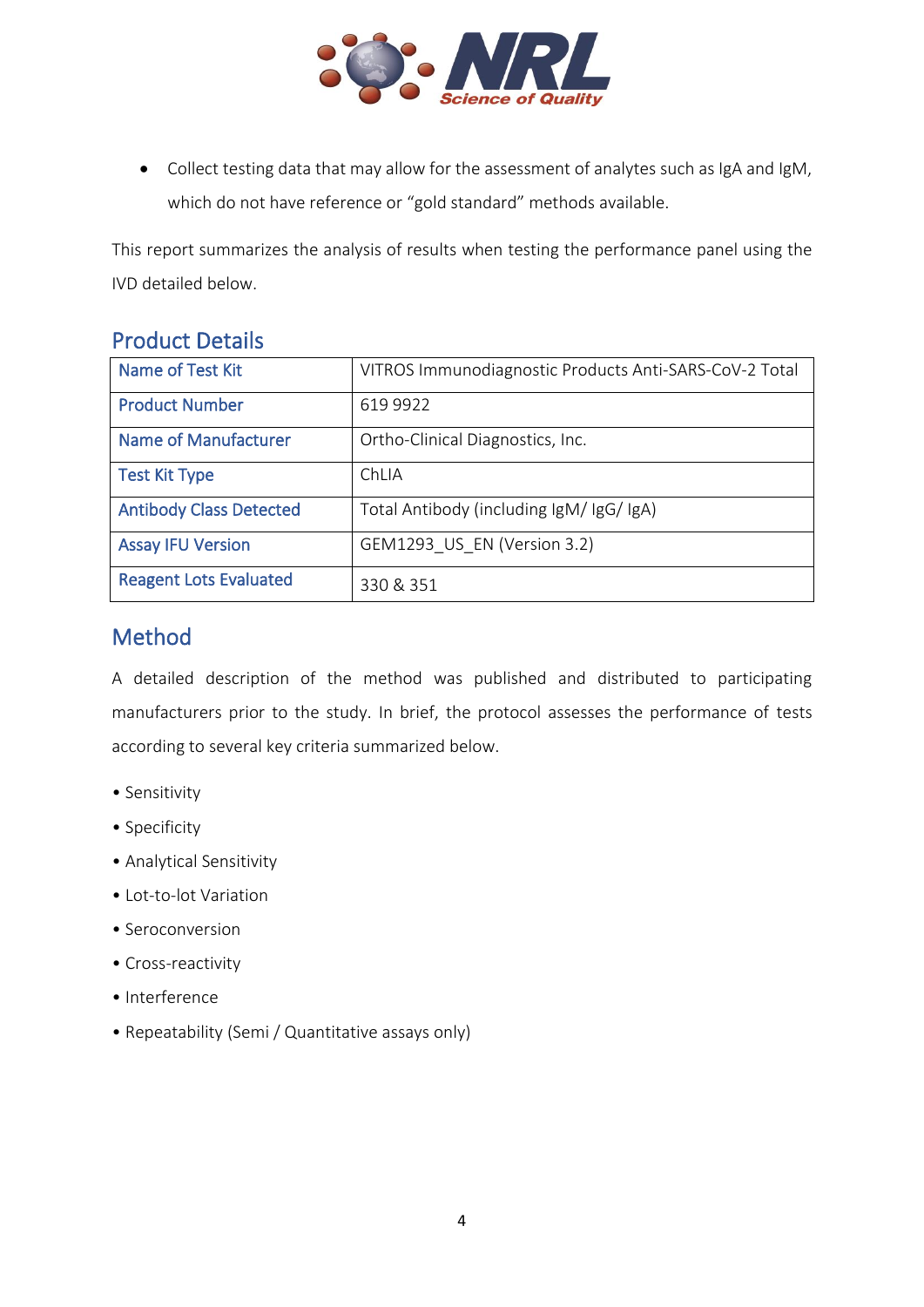

<span id="page-4-0"></span>Sensitivity: A total of 199 serum or plasma specimens obtained from SARS-CoV-2 infected individuals confirmed positive by SARS-CoV-2 nucleic acid testing (NAT) or clinical infection were used as the sensitivity panel. These samples were collected from time periods that ranged from 14 days to 71 days post onset of symptoms or post NAT positive result. It is noted that for the shorter timeframes there may be the possibility of some individuals not developing an IgG response in this time. If this is the case, all test kits will be subjected to the same inconsistency. Future analysis of all test kit results may help elucidate this situation if it occurs. Also note, there are no reference tests for IgM and IgA specific antibodies to SARS-CoV-2 and the immune reaction to these antibody classes are yet to be confirmed. Therefore "sensitivity" of assays specifically for IgM, IgA and combined IgG/IgM should be interpreted with these caveats in mind. Approximately half of the sensitivity panel samples were tested on one reagent lot and the other half, tested on a separate reagent lot which were provided by the manufacturer.

<span id="page-4-1"></span>Specificity: A total of 300 plasma specimens obtained from NRL's sample bank, having been collected prior to November 2019, were used as the specificity panel. Given the emergence of SARS-CoV-2 cases in late 2019, these specimens are assumed negative for SARS-CoV-2 antibodies and no further confirmation testing was performed. Approximately half the panel of samples were tested on one reagent lot and the other half tested on a separate reagent lot, which were provided by the manufacturer.

<span id="page-4-2"></span>Analytical Sensitivity/Lot-to-lot Variation: Three of the samples included in the sensitivity panel each had 10 doubling dilutions prepared in human plasma negative for SARS-CoV-2 antibodies. All dilutions were tested on two reagent lots and the results of reactivity compared. The lowest concentration with a reactive result in each dilution series, irrespective of the lot number, was deemed the limit of detection for that test kit.

<span id="page-4-3"></span>Cross-reactivity: A total of 55 plasma or serum samples known to contain potentially crossreacting analytes were tested in a single reagent lot, that was provided by the manufacturer. A summary of the analytes included in the cross-reaction study are presented in Annex 1.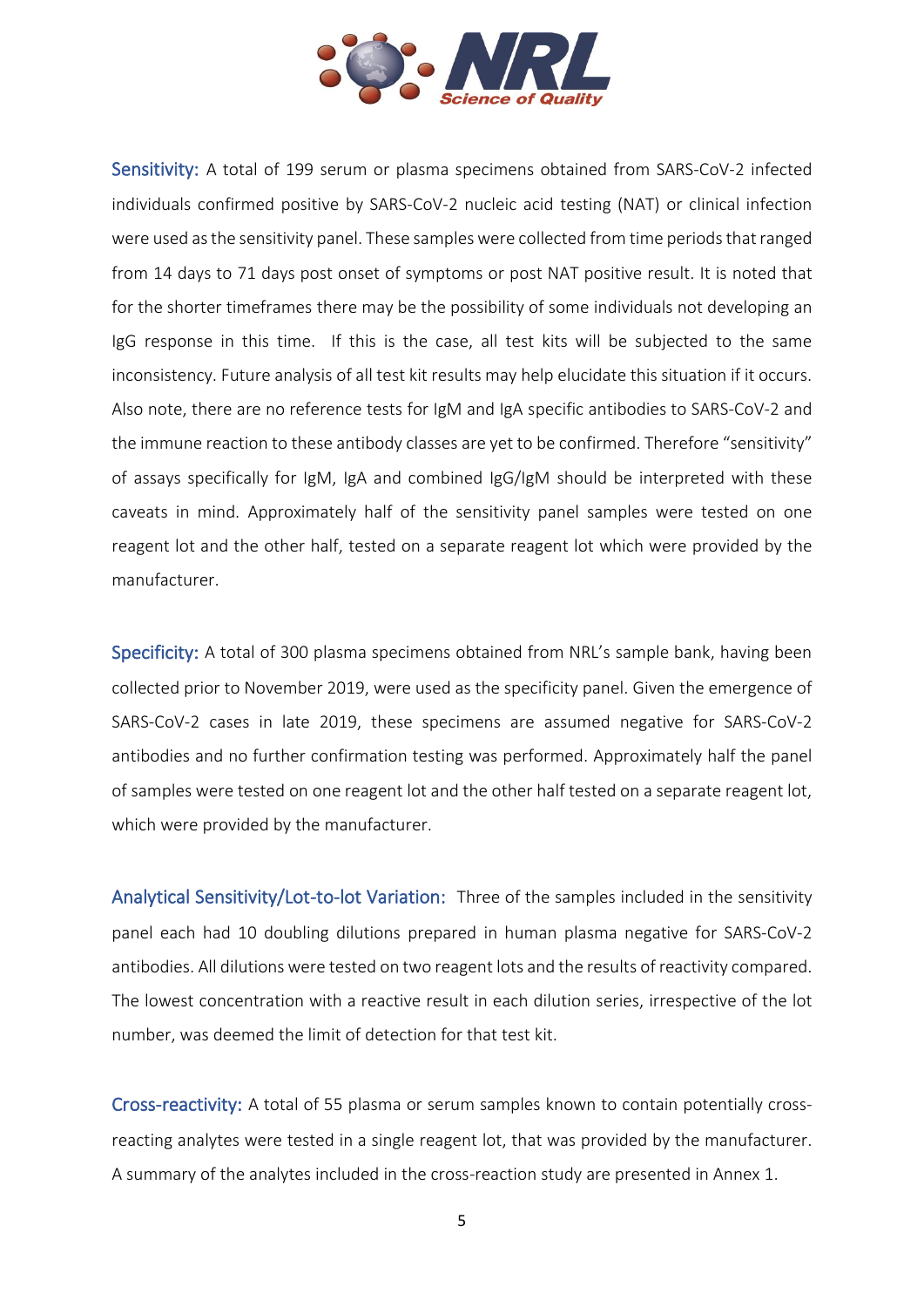

<span id="page-5-0"></span>Interfering substances: A total of 34 plasma samples known to contain potentially interfering substances were tested in a single reagent lot. The interfering substance panel consisted of:

- Five icteric samples:
- Five haemolysed samples;
- Six samples with high levels of bilirubin;
- Five lipaemic samples;
- Five samples with anti-nuclear antibodies;
- Three samples positive for antibodies to double-stranded DNA (Lupus);
- Five samples positive for rheumatoid factor.

In addition, two positive samples, obtained from the sensitivity panel, were each diluted 1:2 in icteric, lipaemic and haemolysed samples (derived from the 34 interfering samples above). These six spiked samples were tested to detect interference to reactivity caused by interfering substances.

<span id="page-5-1"></span>Reverse seroconversion panels:The reverse seroconversion panel was comprised of 47 plasma samples, taken at varying intervals commencing 18 days or later, from 10 different symptomatic individuals. The purpose of this panel is to demonstrate the decline in antibody titre over time, in particular the IgM response.

<span id="page-5-2"></span>Seroconversion panels: Consisted of a total of 60 plasma samples, collected from five different SARS-CoV-2 NAT positive individuals at regular intervals from early infection to approximately 8 weeks post symptoms. Results of testing were used to determine the number of days post infection the test kit first detected reactivity.

<span id="page-5-3"></span>Repeatability: For repeatability studies, a selected specimen/commercial anti-SARS-CoV-2 quality control (QC) sample will be tested 30 times in the same test run and presented as the percentage coefficient of variation (%CV).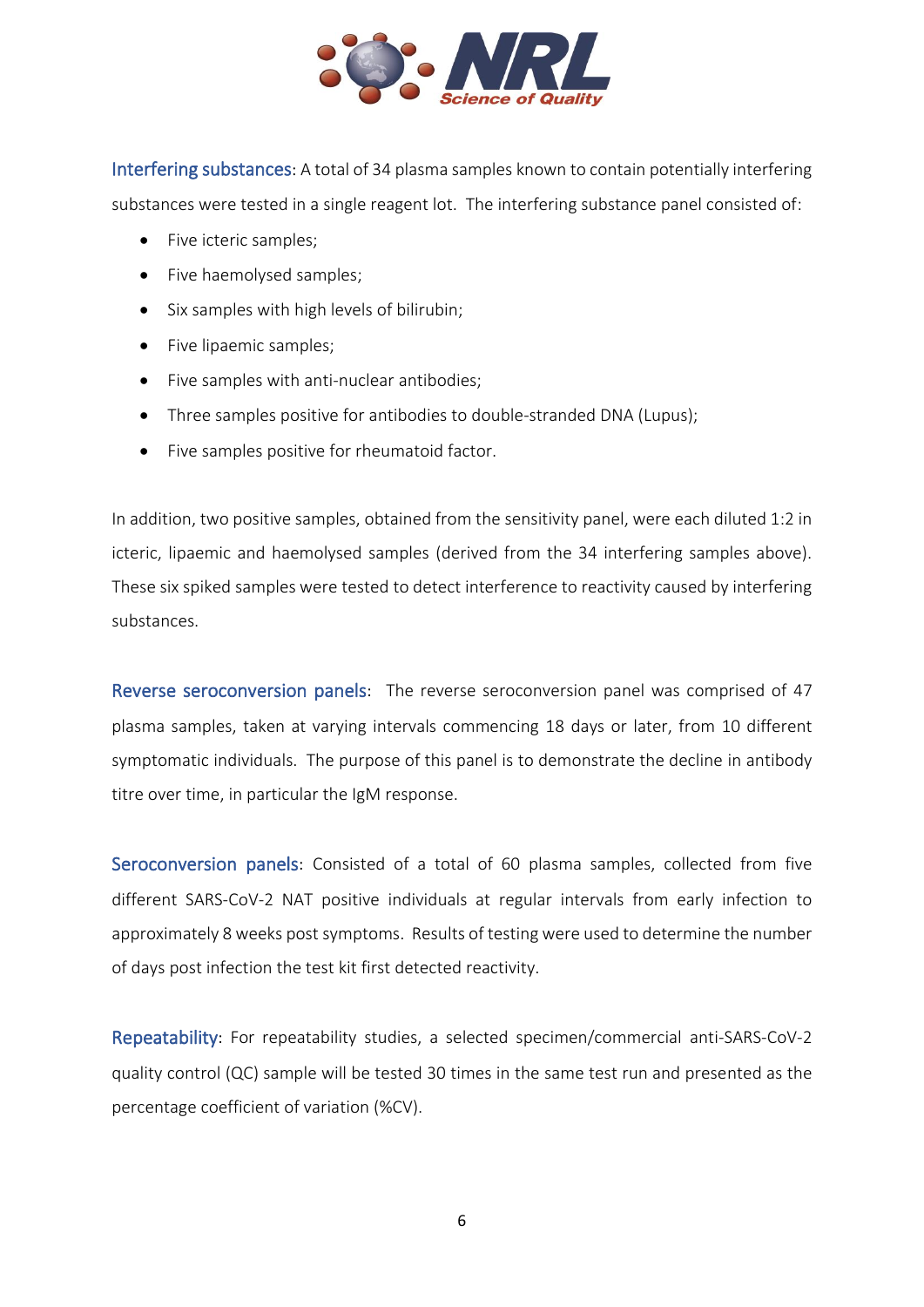

## <span id="page-6-0"></span>**Testing**

NRL provided the anti-SARS-CoV-2 sample panel to the manufacturer and testing was performed independently (external to NRL). The manufacturer was blinded to the reference results and the subsets of the samples being tested. All samples were tested in singlicate (sample volume permitting).

## <span id="page-6-1"></span>**Results**

#### <span id="page-6-2"></span>Validation of results

Valid test results were determined according to the acceptance criteria contained in the test kit IFU.

Analysis of the data was performed by NRL.

#### <span id="page-6-3"></span>Panel Test Results

The results of testing the panel of samples using the VITROS Immunodiagnostic Products

Anti-SARS-CoV-2 Total are summarized below:

#### <span id="page-6-4"></span>Sensitivity

The results of the sensitivity panel of 199 positive samples are presented in Table 1.

| Table 1: Number of samples in the sensitivity panel with reactive / non-reactive results |                                    |  |  |
|------------------------------------------------------------------------------------------|------------------------------------|--|--|
| No. of total antibody reactive                                                           | No. of total antibody non-reactive |  |  |
| 199                                                                                      |                                    |  |  |

Concordance of total antibody reactivity with infection was 100% [95% CI: 97.6 - 100].

#### <span id="page-6-5"></span>Specificity

The results of the specificity panel of 300 negative samples are presented in Table 2.

| Table 2: Number of samples in the specificity panel with non-reactive / reactive results |  |  |  |
|------------------------------------------------------------------------------------------|--|--|--|
| No. of total antibody non-reactive<br>No. of total antibody reactive                     |  |  |  |
| 290                                                                                      |  |  |  |

There were seven samples in the specificity panel that had insufficient volume to complete testing. These samples have been removed from the analysis.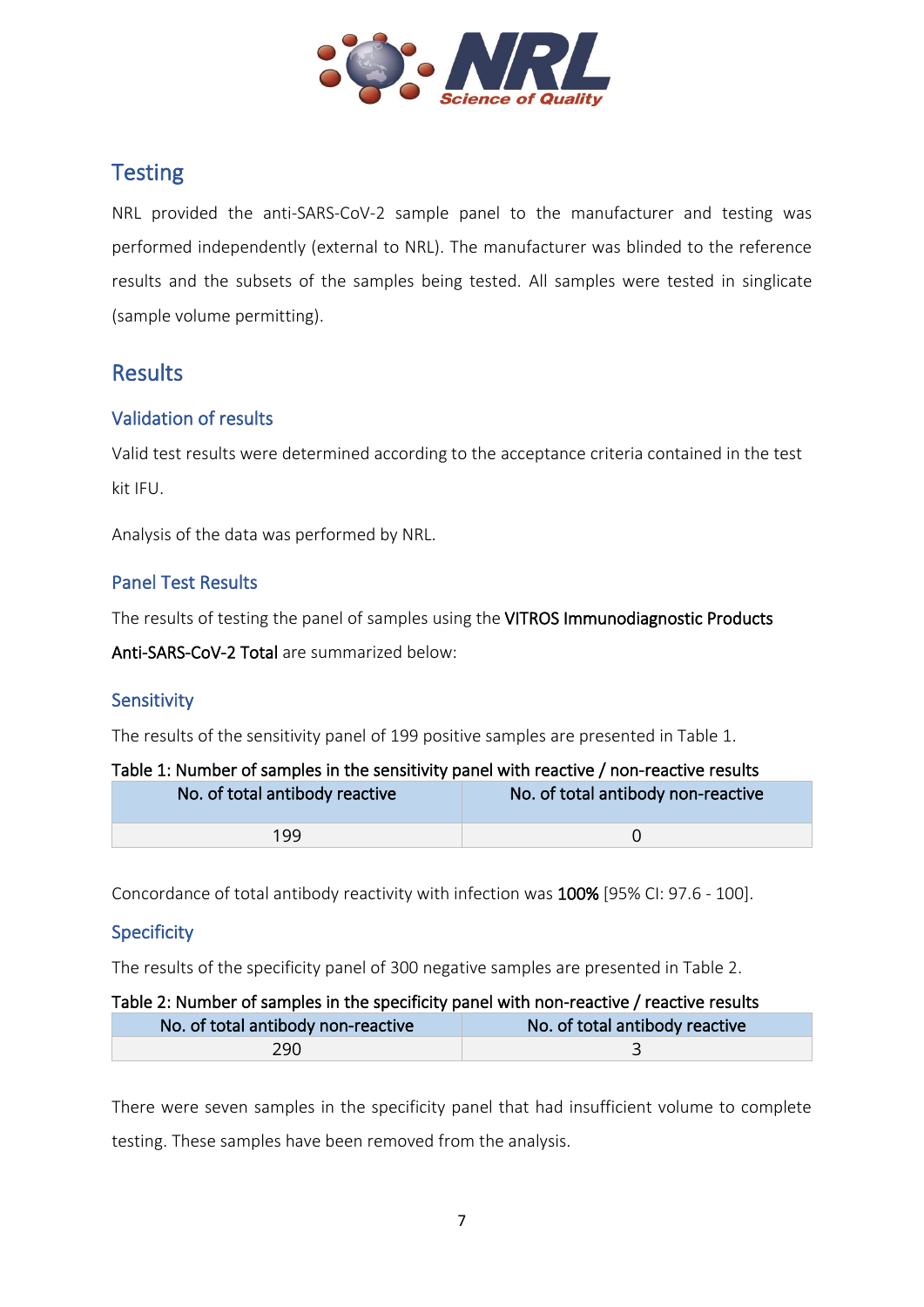

The specificity of total antibody reactivity with expected negative sample results was 99.0% [95% CI:96.8 – 99.7].

#### <span id="page-7-0"></span>Analytical Sensitivity / Lot-to-lot Variation

The serial doubling dilution of three SARS-CoV-2 antibody positive samples were tested in two reagent lots. The highest doubling dilution having any level of detectable reactivity (including equivocal test results) are presented in Table 3.

#### Table 3: Analytical Sensitivity of three SARS-CoV-2 antibody positive samples

| Reagent Lot No.     | 330     | 351     |
|---------------------|---------|---------|
| Positive Sample-461 | >1.1024 | >1.1024 |
| Positive Sample-491 | 1.128   | 1.128   |
| Positive Sample-492 | >1.1024 | >1.1024 |

#### <span id="page-7-1"></span>Cross-reactivity

Of the 55 samples having potentially cross-reacting analytes, there was insufficient volume to complete testing for one sample. Of the remaining 54 samples, no samples demonstrated false reactivity for total antibody.

#### <span id="page-7-2"></span>Interference

Of the 34 samples having potentially interfering substances, there were no samples that yielded a false total antibody result.

Two antibody positive samples obtained from the Sensitivity Panel were each diluted 1:2 with a) icteric b) lipaemic and c) haemolysed samples (total of six spiked samples).

There were no false negative results detected in the six spiked positive samples.

#### <span id="page-7-3"></span>Reverse seroconversion panels

The results of testing the reverse seroconversion panels are summarized in Table 4.

| Donor ID | Sample | Days post symptoms | Total antibody result         |
|----------|--------|--------------------|-------------------------------|
|          |        | 35                 | Insufficient sample<br>volume |
|          |        | 39                 |                               |
| 13916    |        | 45                 |                               |
|          |        | 49                 |                               |
|          |        | 24                 |                               |
| 13921    |        |                    |                               |

#### Table 4: Reverse seroconversion panel sample results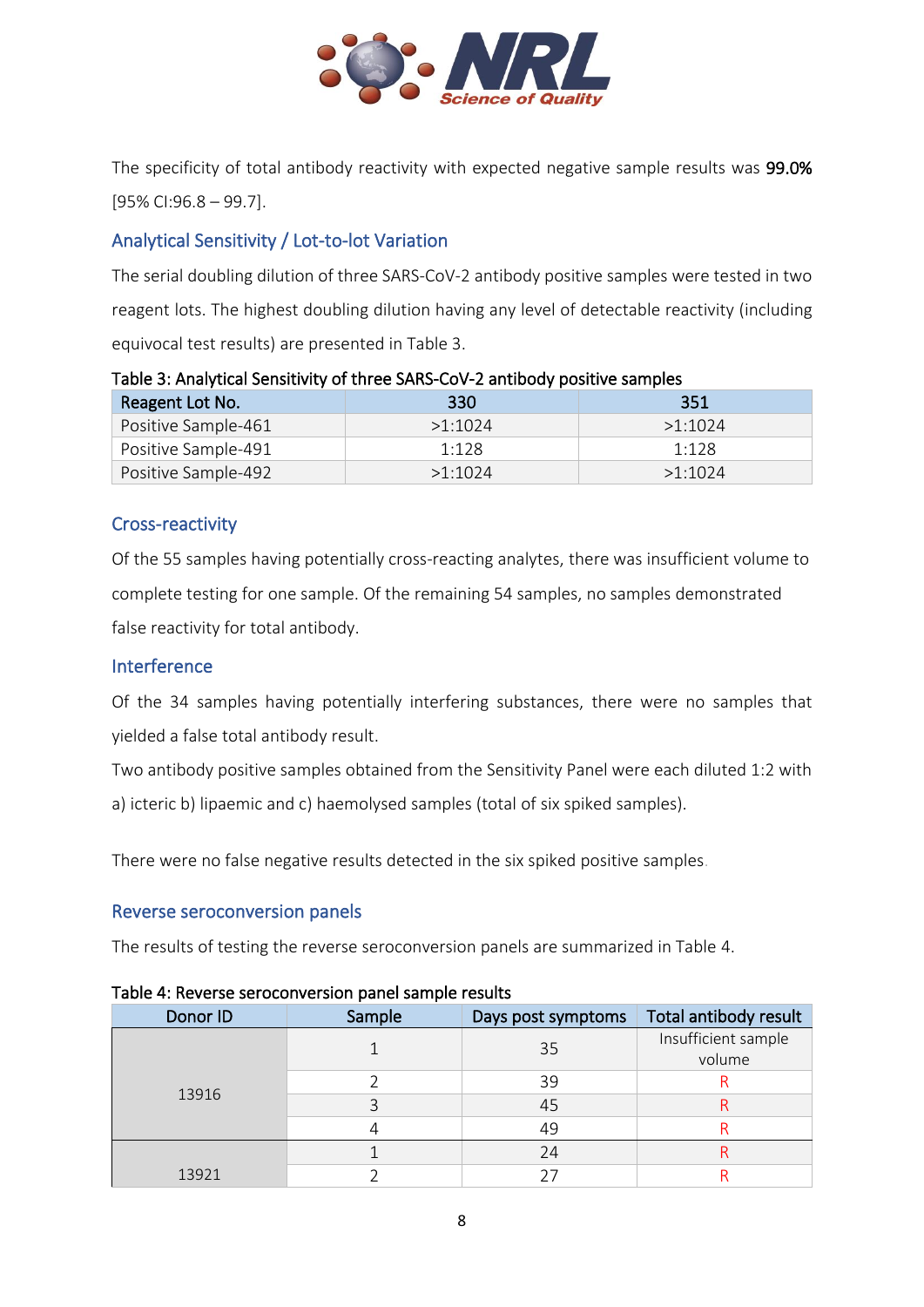

|       | $\mathsf 3$    | 32 | ${\sf R}$               |
|-------|----------------|----|-------------------------|
|       | $\overline{4}$ | 35 | ${\sf R}$               |
|       | 5              | 39 | ${\sf R}$               |
|       | $\,$ 6 $\,$    | 42 | ${\sf R}$               |
|       | $\,1\,$        | 27 | ${\sf R}$               |
|       | $\overline{2}$ | 34 | ${\sf R}$               |
|       | $\mathsf{3}$   | 37 | ${\sf R}$               |
| 13941 | $\overline{4}$ | 40 | ${\sf R}$               |
|       | 5              | 44 | ${\sf R}$               |
|       | $\,$ 6 $\,$    | 47 | ${\sf R}$               |
|       | $\mathbf 1$    | 24 | ${\sf R}$               |
| 13947 | $\overline{2}$ | 32 | ${\sf R}$               |
|       | $\overline{3}$ | 35 | ${\sf R}$               |
|       | $\overline{2}$ | 31 | ${\sf R}$               |
| 13954 | $\overline{3}$ | 34 | ${\sf R}$               |
|       | $\overline{4}$ | 37 | ${\sf R}$               |
|       | 5              | 41 | ${\sf R}$               |
|       | $\mathbf{1}$   | 26 | $\overline{\mathsf{R}}$ |
|       | $\sqrt{2}$     | 31 | ${\sf R}$               |
| 13980 | $\mathsf{3}$   | 34 | ${\sf R}$               |
|       | $\overline{4}$ | 37 | ${\sf R}$               |
|       | 5              | 41 | ${\sf R}$               |
|       | $\sqrt{6}$     | 44 | ${\sf R}$               |
|       | $\,1\,$        | 37 | ${\sf R}$               |
|       | $\overline{2}$ | 40 | ${\sf R}$               |
| 14000 | $\mathsf{3}$   | 43 | ${\sf R}$               |
|       | $\overline{4}$ | 47 | ${\sf R}$               |
|       | 5              | 50 | ${\sf R}$               |
|       | $\mathbf 1$    | 18 | ${\sf R}$               |
|       | $\overline{2}$ | 21 | ${\sf R}$               |
| 14021 | $\mathsf{3}$   | 24 | ${\sf R}$               |
|       | $\overline{4}$ | 27 | ${\sf R}$               |
|       | 5              | 31 | $\mathsf{R}% _{T}$      |
|       | $\mathbf 1$    | 34 | $\overline{\mathsf{R}}$ |
| 14041 | $\overline{2}$ | 39 | $\mathsf{R}$            |
|       | 3              | 42 | $\mathsf R$             |
|       | $\overline{4}$ | 45 | $\overline{\mathsf{R}}$ |
|       | $\,1\,$        | 37 | $\mathsf R$             |
| 14066 | $\overline{2}$ | 41 | $\mathsf{R}$            |
|       | $\mathsf{3}$   | 44 | ${\sf R}$               |
|       | $\overline{4}$ | 47 | ${\sf R}$               |

Key: R-Reactive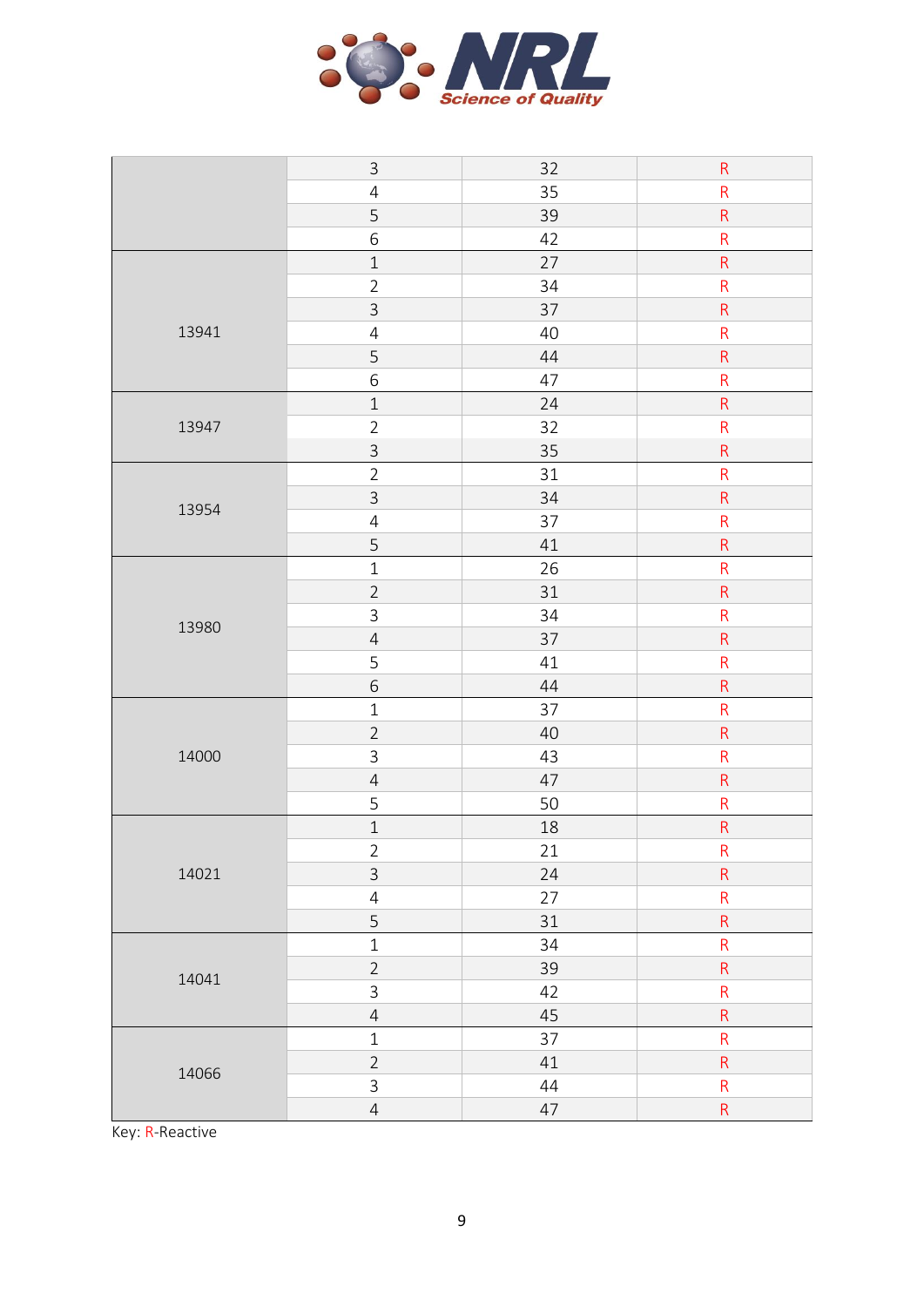

## <span id="page-9-0"></span>Seroconversion panels

The results of the 60 seroconversion panel samples tested are presented in Table 5.

| rable 5: Serbedirer Sion panel sample results<br>Donor ID | Sample         | Days post symptoms | Total antibody result |
|-----------------------------------------------------------|----------------|--------------------|-----------------------|
|                                                           | $\,1\,$        | $\overline{2}$     | <b>NR</b>             |
|                                                           | $\overline{2}$ | 5                  | <b>NR</b>             |
|                                                           | $\mathsf{3}$   | 10                 | $\mathsf{R}$          |
|                                                           | $\sqrt{4}$     | 14                 | ${\sf R}$             |
|                                                           | 5              | 18                 | Insufficient sample   |
|                                                           |                |                    | volume                |
| COV-501                                                   | $\,$ 6 $\,$    | 22                 | ${\sf R}$             |
|                                                           | $\overline{7}$ | 26                 | ${\sf R}$             |
|                                                           | 8              | 30                 | $\mathsf{R}$          |
|                                                           | $\mathsf 9$    | 33                 | ${\sf R}$             |
|                                                           | 10             | 37                 | ${\sf R}$             |
|                                                           | 11             | 46                 | ${\sf R}$             |
|                                                           | $\,1\,$        | $\,$ 6 $\,$        | <b>NR</b>             |
|                                                           | $\sqrt{2}$     | $\overline{9}$     | NR                    |
|                                                           | $\overline{3}$ | 16                 | ${\sf R}$             |
|                                                           | $\overline{4}$ | 21                 | ${\sf R}$             |
|                                                           | 5              | 27                 | ${\sf R}$             |
| <b>COV-504</b>                                            | $\sqrt{6}$     | 34                 | ${\sf R}$             |
|                                                           | $\overline{7}$ | 37                 | ${\sf R}$             |
|                                                           | $\,8$          | 42                 | ${\sf R}$             |
|                                                           | 9              | 48                 | ${\sf R}$             |
|                                                           | 10             | 52                 | ${\sf R}$             |
|                                                           | $\,1$          | $1\,$              | ${\sf R}$             |
|                                                           | $\overline{2}$ | $\,$ 6 $\,$        | ${\sf R}$             |
|                                                           | $\overline{3}$ | $\overline{9}$     | ${\sf R}$             |
|                                                           | $\overline{4}$ | 12                 | ${\sf R}$             |
| <b>COV-506</b>                                            | 5              | 15                 | ${\sf R}$             |
|                                                           | $\overline{6}$ | 19                 | ${\sf R}$             |
|                                                           | 7              | 26                 | R,                    |
|                                                           | $\,8$          | 28                 | $\mathsf{R}$          |
|                                                           | $\mathsf 9$    | 51                 | ${\sf R}$             |
|                                                           | $1\,$          | $-8$               | <b>NR</b>             |
|                                                           | $\overline{2}$ | $-4$               | $\mathsf R$           |
|                                                           | $\mathsf{3}$   | $-1$               | $\mathsf{R}$          |
| COV-510                                                   | $\overline{4}$ | $\mathsf{3}$       | $\mathsf{R}$          |
|                                                           | 5              | 6                  | $\mathsf{R}$          |
|                                                           | $\sqrt{6}$     | 10                 | $\mathsf{R}$          |
|                                                           | $\overline{7}$ | 13                 | $\mathsf R$           |

#### Table 5. Seroconversion panel sample results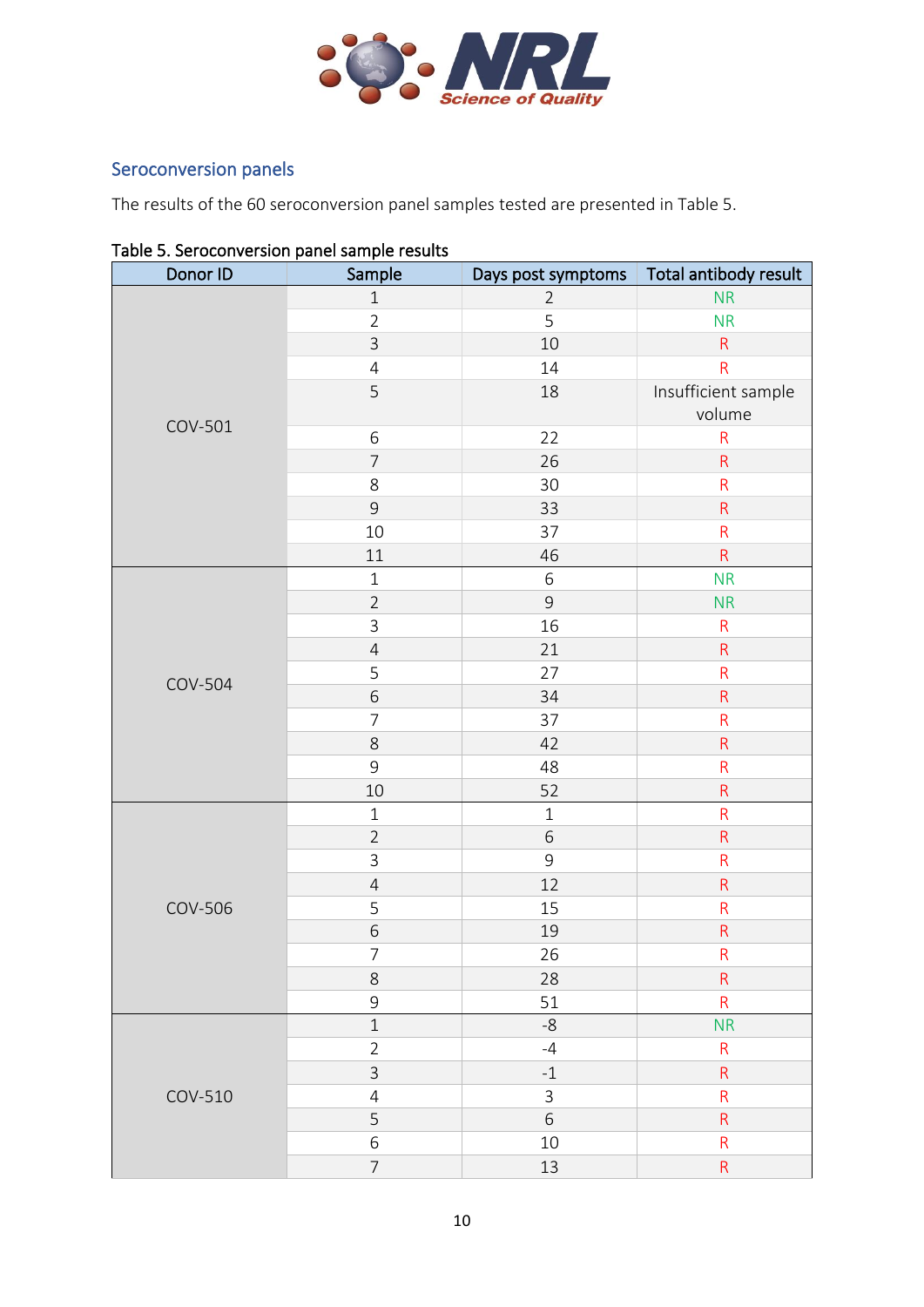

|         | 8              | $17\,$         | ${\sf R}$               |
|---------|----------------|----------------|-------------------------|
|         | $\overline{9}$ | 20             | $\overline{\mathsf{R}}$ |
|         | 10             | 24             | $\mathsf{R}$            |
|         | 11             | 28             | $\mathsf{R}$            |
|         | 12             | 32             | $\overline{\mathsf{R}}$ |
|         | 13             | 35             | $\overline{\mathsf{R}}$ |
|         | 14             | 38             | $\mathsf R$             |
|         | 15             | 41             | $\overline{\mathsf{R}}$ |
|         | 16             | 52             | $\mathsf{R}$            |
|         | $\mathbf 1$    | $\overline{3}$ | $\mathsf{R}$            |
|         | $\overline{2}$ | $\sqrt{6}$     | $\mathsf{R}$            |
|         | $\mathsf{3}$   | 13             | $\overline{\mathsf{R}}$ |
|         | $\overline{4}$ | 17             | $\overline{\mathsf{R}}$ |
|         | 5              | 20             | $\overline{\mathsf{R}}$ |
|         | 6              | 24             | $\mathsf R$             |
| COV-512 | $\overline{7}$ | 27             | ${\sf R}$               |
|         | 8              | 31             | $\mathsf{R}$            |
|         | $\overline{9}$ | 34             | $\mathsf{R}$            |
|         | $10\,$         | 38             | $\mathsf{R}$            |
|         | $11\,$         | 41             | $\overline{\mathsf{R}}$ |
|         | 12             | 44             | ${\sf R}$               |
|         | 13             | 47             | ${\sf R}$               |
|         | $14\,$         | 51             | ${\sf R}$               |

Key: R-Reactive, NR-Non-reactive

#### <span id="page-10-0"></span>Repeatability

The precision of the QC sample, measured as the percentage coefficient of variation (CV%), for repeatability (within run, using Lot:330) was 1.9%.

## <span id="page-10-1"></span>**Conclusion**

The results in this report present a snapshot of the performance characteristics of two reagent lots. Ongoing monitoring of the performance of the test kits using quality assurance programs such as External Quality Assessment Schemes and/or quality controls programs are highly recommended. The assessment provides the manufacturer independent evidence of the test kit performance. Similar performance testing of other test kits, using the same panel of samples, protocol and analysis will be published, allowing the manufacturer and users to compare results.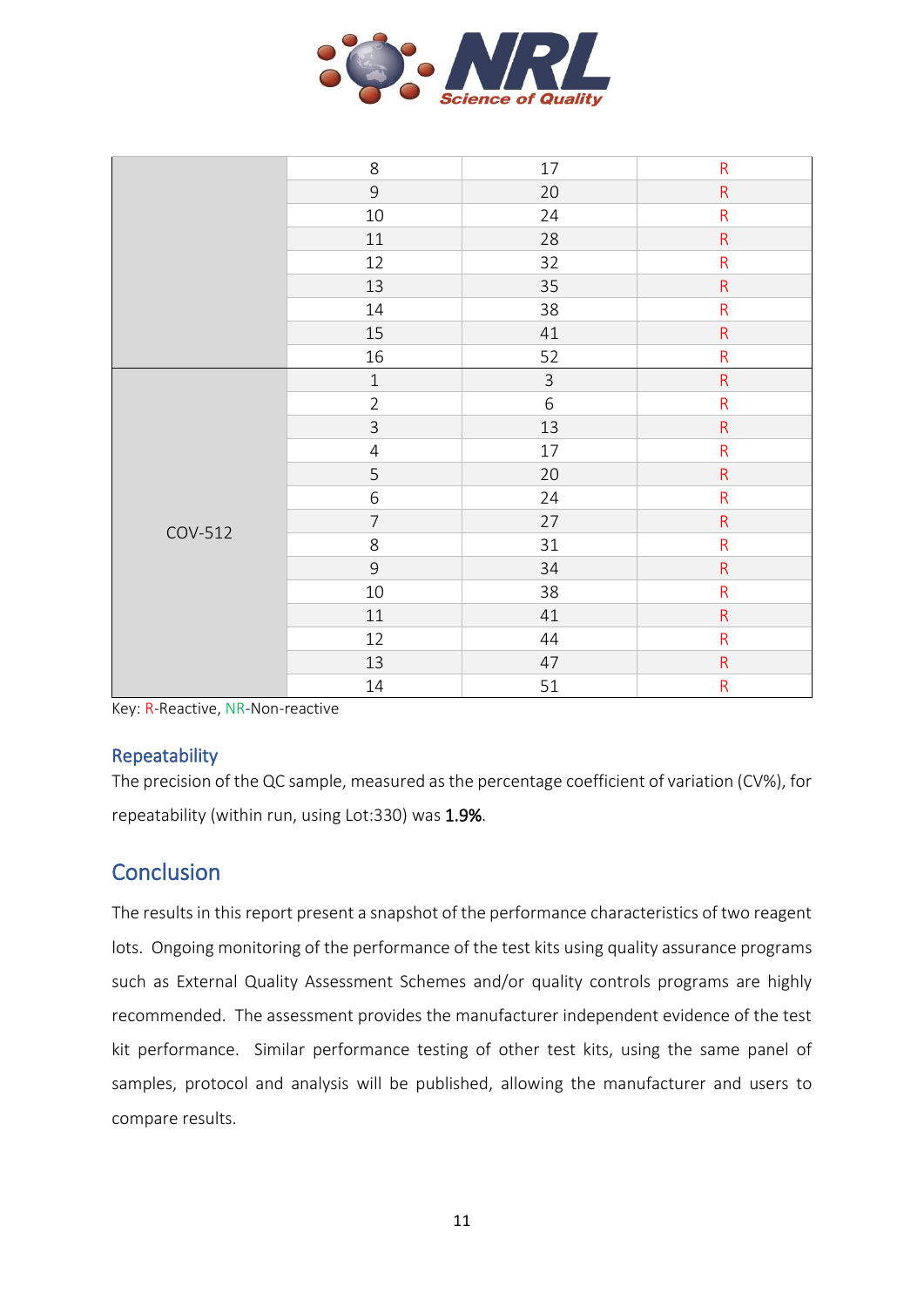

It should be noted that when comparing results, the different formats and uses of the test kits should be taken into consideration. Each test kit will detect different antibody isotypes to different antigens and have varying sensitivity and specificity. Some tests are expected to detect antibody responses early whereas others may be reactive later in disease. Knowledge of the performance characteristics will allow users to determine whether the test kit is fit for their intended purpose. Therefore, differences in test kit performance can be beneficial attributes.

## <span id="page-11-0"></span>Acknowledgements

We thank NRL scientific staff: Sadaf Mohiuddin, Mohammad Khan, Bethmi Liyanage and all technical support staff who took part in composing the panels and performing testing. In particular, we acknowledge Technopath Clinical Diagnostics (Ballina, Ireland) for their generous donation of positive donor samples including the seroconversion samples. Other panel samples were obtained commercially from Boca Biolisitics (Fl, USA); BioMex (Heidelberg, Germany); Medical Research Networx (Fl, USA) and Seracare (MA, USA ).